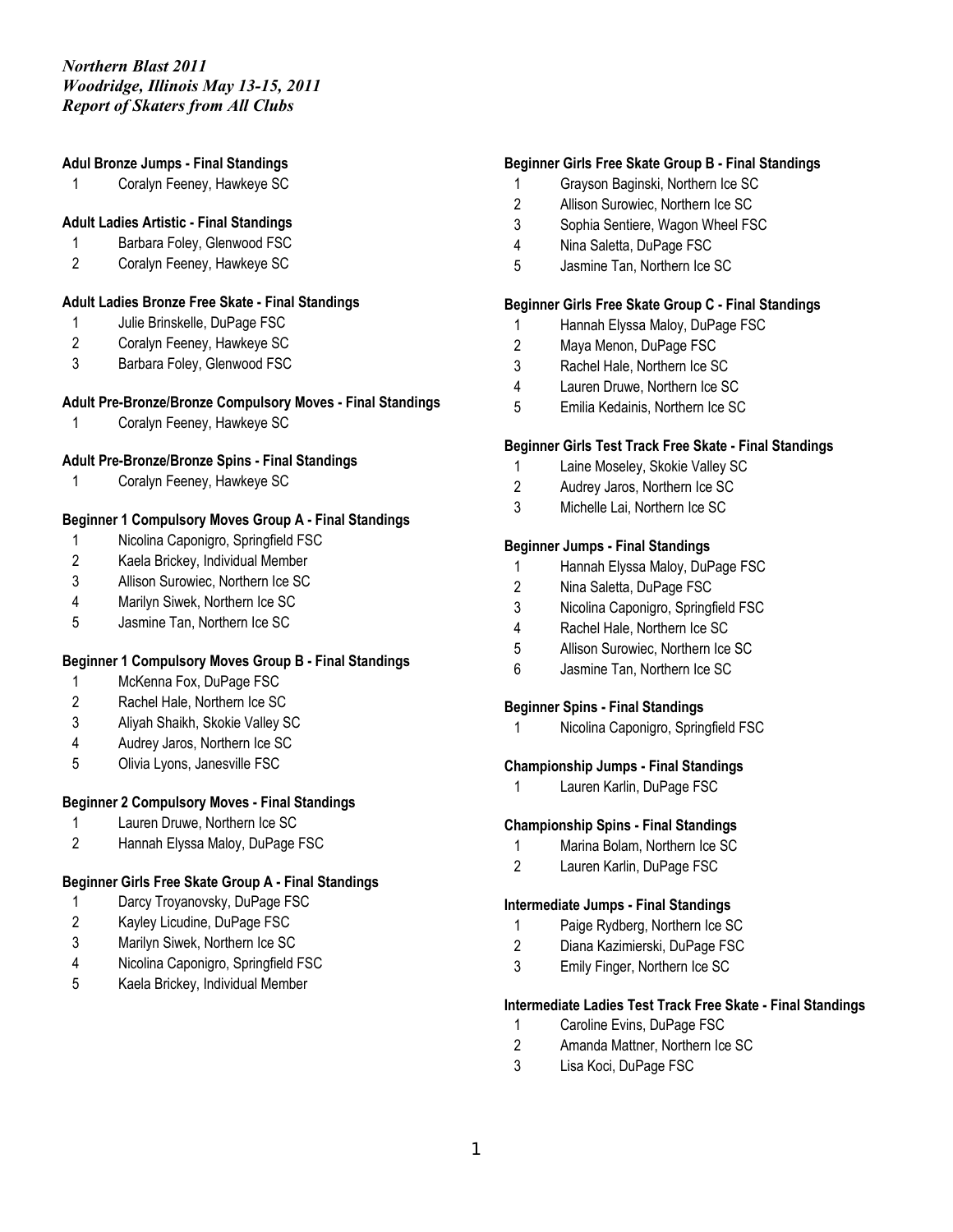#### **Juvenile/Open Juvenile Compulsory Moves Group A - Final Standings**

- 
- Laura Hanselman, Springfield FSC
- Caitlin Tucker, Northern Ice SC
- Lisa Koci, DuPage FSC
- Vivekae Kim, Skokie Valley SC
- Katarina Pearson, DuPage FSC

# **Juvenile/Open Juvenile Compulsory Moves Group B - Final**

# **Standings**

- Kelly Marcin, Northern Ice SC
- Cira Davis, DuPage FSC
- Bailey Manuel, Springfield FSC
- Sarah Haugh, DuPage FSC
- Michaela Ray, Northern Ice SC

# **Juvenile/Open Juvenile Jumps Group A - Final Standings**

- Vivekae Kim, Skokie Valley SC
- Cailey Olono, Skokie Valley SC
- Lisa Koci, DuPage FSC
- Olivia Di Iorio, Northern Ice SC
- Bailey Manuel, Springfield FSC
- Kelvin Li, Northern Ice SC
- Ellie Crabill, DuPage FSC

# **Juvenile/Open Juvenile Jumps Group B - Final Standings**

- Laura Hanselman, Springfield FSC
- Kelly Marcin, Northern Ice SC
- Emily Newell, Northern Ice SC
- 4-TIE Emma Moravec, Northern Ice SC
- 4-TIE Eliana Biggers, Northern Ice SC
- Elizabeth Korbut, Skokie Valley SC
- Kimberly Nothdurft, Northern Ice SC
- Caitlin Tucker, Northern Ice SC
- Paul Stipinas, Northern Ice SC

# **Juvenile/Open Juvenile Spins Group A - Final Standings**

- Vivekae Kim, Skokie Valley SC
- Cailey Olono, Skokie Valley SC
- Elizabeth Korbut, Skokie Valley SC
- Bailey Manuel, Springfield FSC
- Emily Newell, Northern Ice SC
- Lisa Koci, DuPage FSC

## **Juvenile/Open Juvenile Spins Group C - Final Standings**

- Laura Hanselman, Springfield FSC
- Emma Moravec, Northern Ice SC
- Eliana Biggers, Northern Ice SC
- Ellie Crabill, DuPage FSC
- Kelly Marcin, Northern Ice SC
- Michaela Ray, Northern Ice SC

## **Juvenile/Open JuvenileSpins Group B - Final Standings**

- Katarina Pearson, DuPage FSC
- Olivia Di Iorio, Northern Ice SC
- Paul Stipinas, Northern Ice SC
- Remi Schreder, DuPage FSC
- Caitlin Tucker, Northern Ice SC

## **Limited Beginner Girls Test Track Free Skate - Final Standings**

- Olivia Lyons, Janesville FSC
- McKenna Fox, DuPage FSC
- Gabrielle Feygin, DuPage FSC

## **Open Juvenile Girls Free Skate Group A - Final Standings**

- Yuka Hayama, Skokie Valley SC
- Katarina Pearson, DuPage FSC
- Margaret Kawarski, DuPage FSC
- Ashley Coyne, Skokie Valley SC
- Sarah Haugh, DuPage FSC

#### **Open Juvenile Girls Free Skate Group B - Final Standings**

- Laura Hanselman, Springfield FSC
- Kelly Marcin, Northern Ice SC
- Michaela Ray, Northern Ice SC
- Caitlin Tucker, Northern Ice SC
- Julia Howell, Northern Ice SC

# **Open Pre-Juvenile Girls Free Skate - Final Standings**

- Tessa Ostermann, Swan City Ice Skaters
- Rudi Baruch, Skokie Valley SC
- Heather Hartel, DuPage FSC
- Kaitlyn Harbort, Southern Wisconsin FSC
- Renata Findling, Northern Ice SC

#### **Pre-Juvenile Boys Free Skate - Final Standings**

- 1 Henry Lai, Northern Ice SC
- George Hashemi, Skokie Valley SC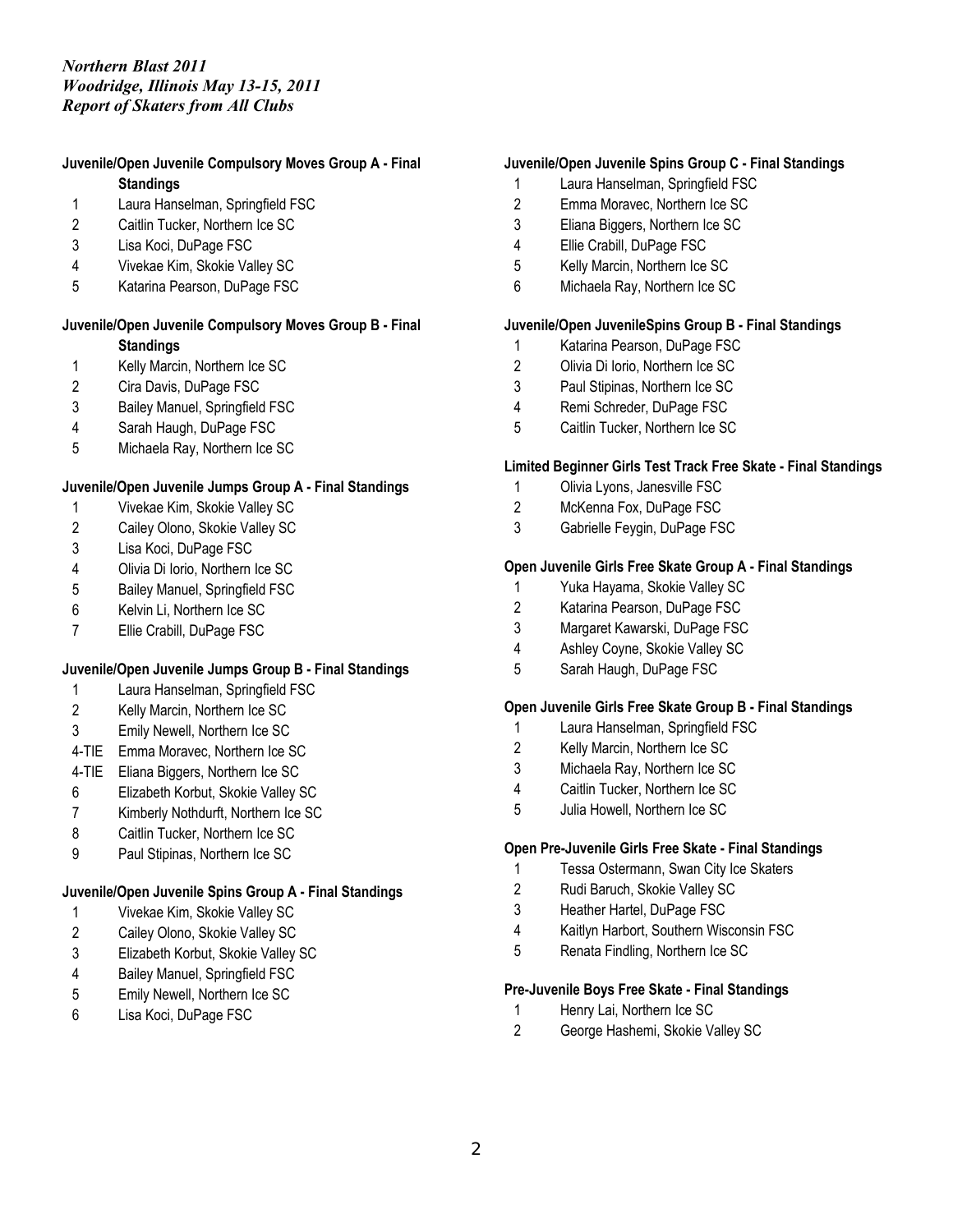## **Pre-Juvenile Compulsory Moves Group A - Final Standings**

- Jessica Heumann, Springfield FSC
- Gwyneth Hu, DuPage FSC
- Amelia Semaan, Northern Ice SC
- Andrea Harker, Northern Ice SC

#### **Pre-Juvenile Compulsory Moves Group B - Final Standings**

- Heather Hartel, DuPage FSC
- Katrina Foster, DuPage FSC
- Kimberly Nothdurft, Northern Ice SC
- Renata Findling, Northern Ice SC
- Kaitlyn Harbort, Southern Wisconsin FSC
- Bryn Latimer, Northern Ice SC

## **Pre-Juvenile Girls Free Skate Group A - Final Standings**

- Amelia Semaan, Northern Ice SC
- Naomi Wong, Southern Wisconsin FSC
- Kelsie Olono, Skokie Valley SC
- Rachael Wall, Chicago FSC
- Alexis Le, Northern Ice SC
- Carolyn Byrd, Skokie Valley SC
- Mirella Strieleman, Skokie Valley SC
- 8 Chloe Ryan, Northern Ice SC

# **Pre-Juvenile Girls Free Skate Group B - Final Standings**

- Mathilda Sullivan, DuPage FSC
- Anastasia Gracheva, FSC of the Quad Cities
- Andrea Harker, Northern Ice SC
- 4-TIE Maria Von Ellm-Mckenna, Wagon Wheel FSC
- 4-TIE Claire Umeki, Chicago FSC
- Gwyneth Hu, DuPage FSC
- Julia Karpilovsky, Skokie Valley SC
- Ornella Christoffersen, DuPage FSC

#### **Pre-Juvenile Girls Free Skate Group C - Final Standings**

- Jessica Heumann, Springfield FSC
- Sydney Stacy, Northern Ice SC
- Kathy Zhang, Skokie Valley SC
- Dimitra Theodosiadis, Skokie Valley SC
- Remi Schreder, DuPage FSC
- Paige Gifford, Northern Ice SC
- Reyanna James, DuPage FSC
- 8 Isabella Smillie, DuPage FSC

### **Pre-Juvenile Girls Free Skate Group D - Final Standings**

- Agne Lukoseviciute, DuPage FSC
- Bailey Manuel, Springfield FSC
- Kimberly Nothdurft, Northern Ice SC
- Sierra Coyne, Skokie Valley SC
- Amanda Betts, Chicago FSC
- Katrina Foster, DuPage FSC
- Leana Goldman, Northern Ice SC

## **Pre-Juvenile Jumps Group A - Final Standings**

- Kelsie Olono, Skokie Valley SC
- Maria Von Ellm-Mckenna, Wagon Wheel FSC
- Amelia Semaan, Northern Ice SC
- Carolyn Byrd, Skokie Valley SC
- Rachael Wall, Chicago FSC
- Henry Lai, Northern Ice SC

### **Pre-Juvenile Jumps Group B - Final Standings**

- Jessica Heumann, Springfield FSC
- Agne Lukoseviciute, DuPage FSC
- Kaitlyn Harbort, Southern Wisconsin FSC
- Remi Schreder, DuPage FSC
- Leana Goldman, Northern Ice SC
- Gwyneth Hu, DuPage FSC
- Renata Findling, Northern Ice SC
- 8 Bryn Latimer, Northern Ice SC

#### **Pre-Juvenile Spins - Final Standings**

- Kaitlyn Harbort, Southern Wisconsin FSC
- Kelsie Olono, Skokie Valley SC
- Henry Lai, Northern Ice SC
- Amanda Bolen, Northern Ice SC
- Leana Goldman, Northern Ice SC
- Amanda Betts, Chicago FSC
- Bryn Latimer, Northern Ice SC

#### **Pre-Juvenile/Juvenile Artistic - Final Standings**

Bailey Manuel, Springfield FSC

# **Preliminary Compulsory Moves Group A - Final Standings**

- Paige Zolnierek, Springfield FSC
- Alexeia Gorecki, DuPage FSC
- Carly Leonard, Glenwood FSC
- Sarah Xia, Northern Ice SC
- Caroline Canfield, DuPage FSC
- Evelyn Grace Hanns, Northern Ice SC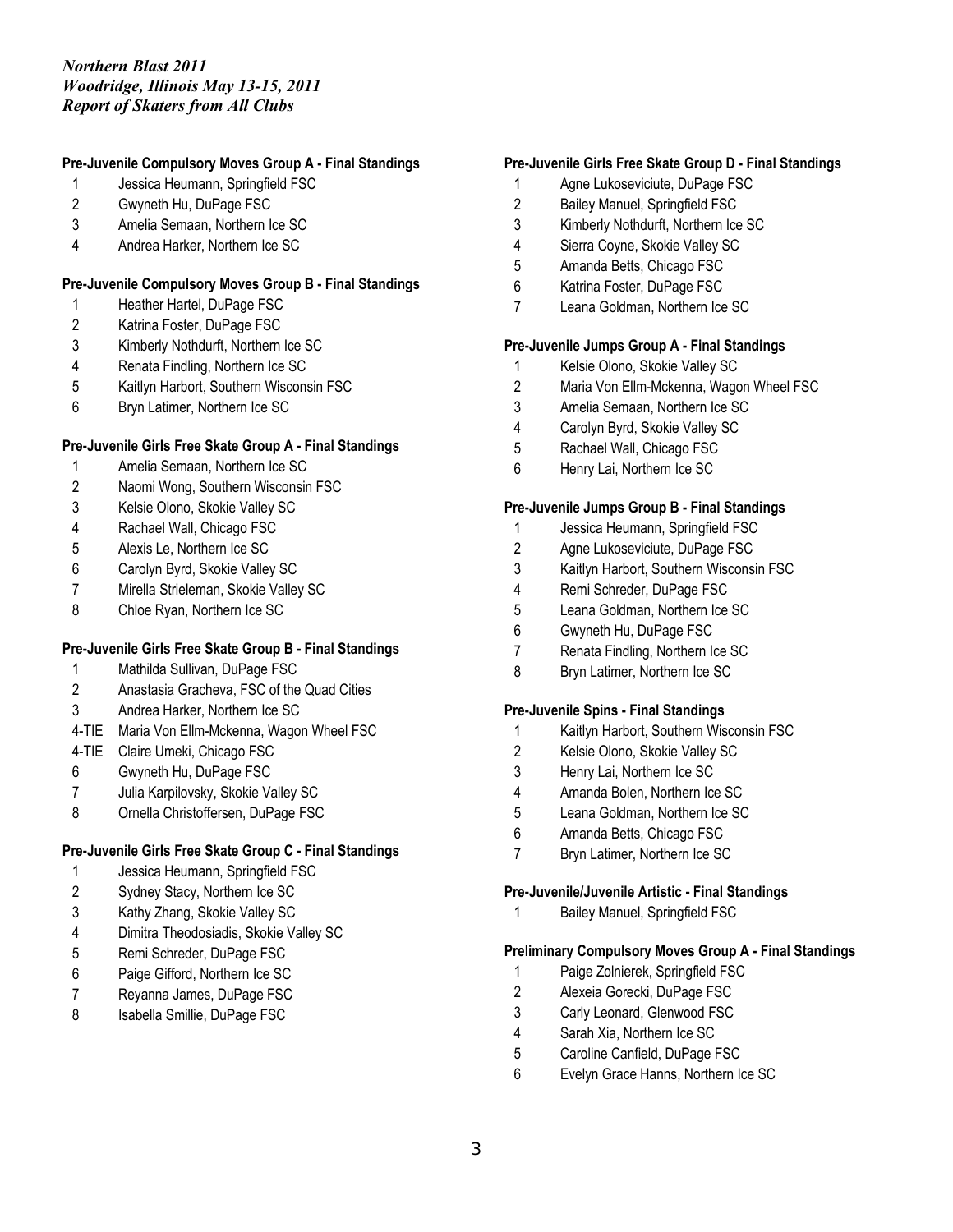## **Preliminary Compulsory Moves Group B - Final Standings**

- Leah Krauskopf, Northern Ice SC
- Nicole Farolan, Northern Ice SC
- Amber Keahey, DuPage FSC
- Claire Landman, Northern Ice SC
- Lauren Hancock, Skokie Valley SC
- Sara Liu, DuPage FSC

## **Preliminary Compulsory Moves Group C - Final Standings**

- Morgan Exner, Janesville FSC
- Kendall Pozulp, DuPage FSC
- Annabelle Burke, DuPage FSC
- Madeline Argires, Northern Ice SC
- Chloe Leonard, Glenwood FSC
- Elizabeth Sokol, Northern Ice SC

# **Preliminary Girls Free Skate Group A - Final Standings**

- Maxine Marie Bautista, DuPage FSC
- Laiken Lockley, Chicago FSC
- Carly Leonard, Glenwood FSC
- Le'a Jung, Skokie Valley SC
- Ariela Masarsky, DuPage FSC
- Alexeia Gorecki, DuPage FSC
- Lauren Teubner, Northern Ice SC

#### **Preliminary Girls Free Skate Group B - Final Standings**

- Mia Cordio, Southern Wisconsin FSC
- Emi Gorman, Skokie Valley SC
- Lauren Hancock, Skokie Valley SC
- Leah Krauskopf, Northern Ice SC
- Caroline Canfield, DuPage FSC
- Sara Liu, DuPage FSC

# **Preliminary Girls Free Skate Group C - Final Standings**

- Amber Keahey, DuPage FSC
- Amanda Bolen, Northern Ice SC
- Chloe Leonard, Glenwood FSC
- Katie Hogan, Skokie Valley SC
- Nicole Farolan, Northern Ice SC
- Annabelle Burke, DuPage FSC
- Harper Slusher, DuPage FSC

## **Preliminary Girls Free Skate Group D - Final Standings**

- Morgan Exner, Janesville FSC
- Janet Kawarski, DuPage FSC
- Sarina Pierre, Chicago FSC
- Teagan Fisher, DuPage FSC
- Madeline Argires, Northern Ice SC
- Anna Mugg, Northern Ice SC

## **Preliminary Girls Test Track Free Skate - Final Standings**

- Natalie Pavletic, Northern Ice SC
- Arina Moroz, DuPage FSC
- Elizabeth Sokol, Northern Ice SC

### **Preliminary Jumps Group A - Final Standings**

- Mia Bella Polistina, Springfield FSC
- Paige Zolnierek, Springfield FSC
- Isabella Newhuis, Northern Ice SC
- Laiken Lockley, Chicago FSC
- Sarah Xia, Northern Ice SC
- Evelyn Grace Hanns, Northern Ice SC
- Lauren Hancock, Skokie Valley SC
- Sara Liu, DuPage FSC
- Anna Fridman, Northern Ice SC

#### **Preliminary Jumps Group B - Final Standings**

- Claire Landman, Northern Ice SC
- Morgan Exner, Janesville FSC
- Amanda Bolen, Northern Ice SC
- Daniel Choi, Chicago FSC
- Nicole Farolan, Northern Ice SC
- Harper Slusher, DuPage FSC
- Elizabeth Sokol, Northern Ice SC

#### **Preliminary Spins - Final Standings**

- Nicole Farolan, Northern Ice SC
- Harper Slusher, DuPage FSC
- Morgan Exner, Janesville FSC
- Lauren Hancock, Skokie Valley SC
- Madeline Argires, Northern Ice SC
- Anna Mugg, Northern Ice SC
- Natalie Pavletic, Northern Ice SC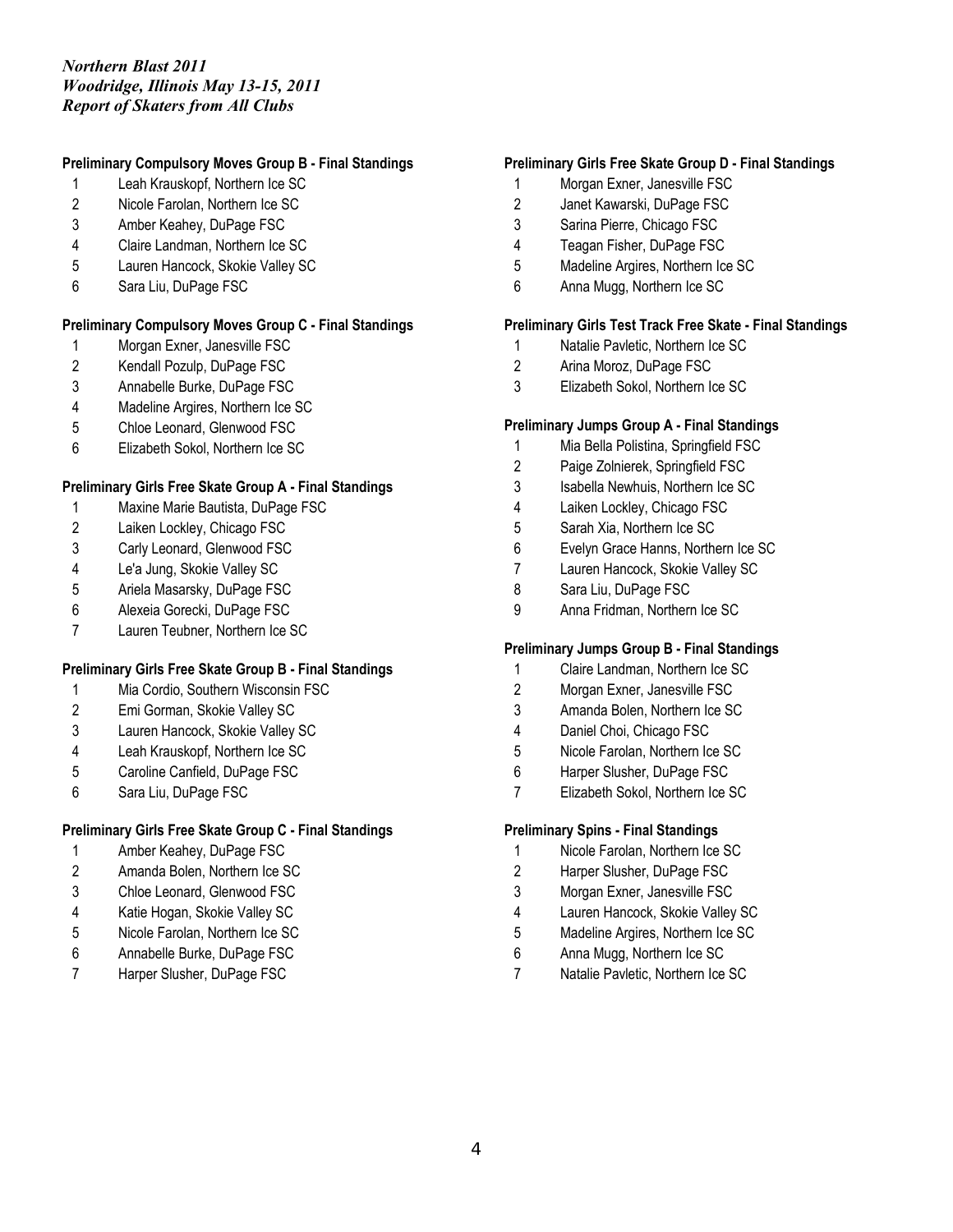# **Preliminary Spins Group A - Final Standings**

- Paige Zolnierek, Springfield FSC
- Sara Liu, DuPage FSC
- Isabella Newhuis, Northern Ice SC
- Anna Fridman, Northern Ice SC
- Evelyn Grace Hanns, Northern Ice SC
- Mia Bella Polistina, Springfield FSC
- Laiken Lockley, Chicago FSC

## **Pre-Preliminary Boys Free Skate - Final Standings**

Daniel Choi, Chicago FSC

## **Pre-Preliminary Compulsory Moves Group A - Final Standings**

- Emma Lamberti, Northern Ice SC
- Isabelle Gerzenshtein, Janesville FSC
- Kylie Ferrell, Skokie Valley SC
- Olivia Katz, Skokie Valley SC
- Rachel Roh, Skokie Valley SC
- Nicole Metzler, Northern Ice SC

## **Pre-Preliminary Compulsory Moves Group B - Final Standings**

- Liesl Yerke, Janesville FSC
- Mia Bella Polistina, Springfield FSC
- Hannah Flannery, Northern Ice SC
- Lucia Jaquez, Northern Ice SC
- Samantha Andruszkiewicz, Northern Ice SC
- Michaela Savino, Northern Ice SC

# **Pre-Preliminary Compulsory Moves Group C - Final Standings**

- Jasmine Xu, Skokie Valley SC
- Gabriella Rossi, Northern Ice SC
- Mary Clare Nagai, DuPage FSC
- Madelyn Haugh, DuPage FSC
- Stephanie Saxe, Northern Ice SC
- Alexandra Hoye, Glenwood FSC
- Isabella Kolosa, Northern Ice SC

# **Pre-Preliminary Girls Test Track Free Skate - Final Standings**

- Lexi Zaychik, DuPage FSC
- Aliyah Shaikh, Skokie Valley SC
- Lynnzee Debnar, Northern Ice SC
- Isabella Kolosa, Northern Ice SC

# **Pre-Preliminary I Boys Free Skate - Final Standings**

- 1 Trevor Bucek, Northern Ice SC
- Paul Egebrecht, DuPage FSC

## **Pre-Preliminary I Girls Free Skate Group A - Final Standings**

- Aleksandra Gracheva, FSC of the Quad Cities
- Emma Lamberti, Northern Ice SC
- Isabelle Gerzenshtein, Janesville FSC
- Sophia Vitaioli, Janesville FSC
- Samantha Liker, DuPage FSC
- Kylie Ferrell, Skokie Valley SC
- Rachel Roh, Skokie Valley SC

### **Pre-Preliminary I Girls Free Skate Group B - Final Standings**

- Samantha Andruszkiewicz, Northern Ice SC
- Anissa Maravilla, DuPage FSC
- Annika Guenther, Northern Ice SC
- Nicole Metzler, Northern Ice SC
- Caroline Schrenzel, Skokie Valley SC
- Michaela Savino, Northern Ice SC

# **Pre-Preliminary I Girls Free Skate Group C - Final Standings**

- Hannah Flannery, Northern Ice SC
- Mary Clare Nagai, DuPage FSC
- Stephanie Saxe, Northern Ice SC
- Elizabeth Liu, FSC of Madison
- Maggie Koch, Northern Ice SC
- Olivia Katz, Skokie Valley SC
- Kathleen Nie, Northern Ice SC

#### **Pre-Preliminary I Girls Free Skate Group D - Final Standings**

- Madelyn Haugh, DuPage FSC
- Mackenzie Tapscott, Chicago FSC
- Jeannette Wu, Northern Ice SC
- Alexandra Hoye, Glenwood FSC
- Allison Tibor, Wagon Wheel FSC
- Ashley Licudine, DuPage FSC

#### **Pre-Preliminary II Girls Free Skate Group A - Final Standings**

- Paige Zolnierek, Springfield FSC
- Liesl Yerke, Janesville FSC
- Lucia Jaquez, Northern Ice SC
- Sarah Xia, Northern Ice SC
- Isabelle Ostermann, Swan City Ice Skaters
- Anna Fridman, Northern Ice SC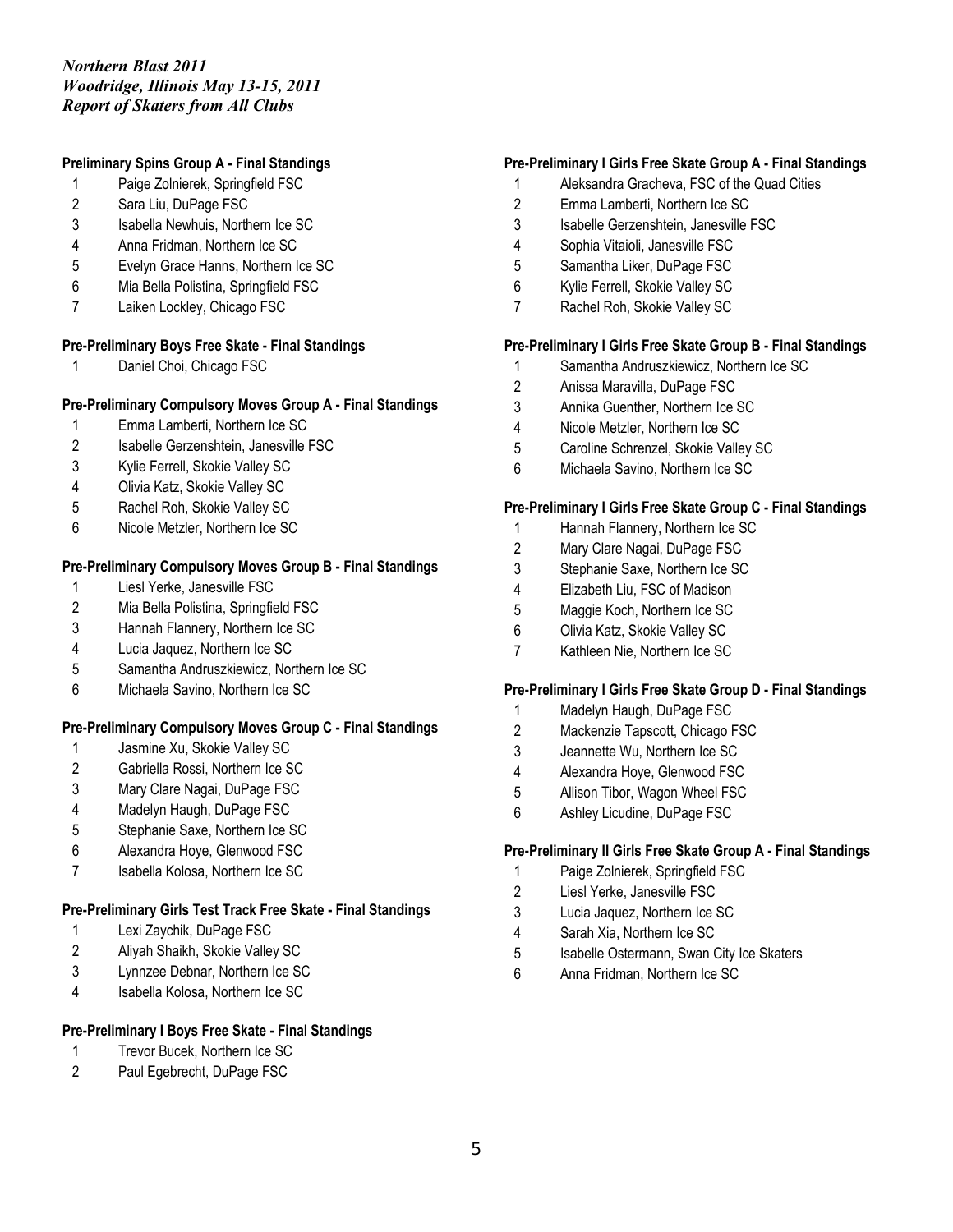# **Pre-Preliminary II Girls Free Skate Group B - Final Standings**

- Mia Bella Polistina, Springfield FSC
- Gabriella Rossi, Northern Ice SC
- Andrea Lee, Northern Ice SC
- Madalyn Quitter, DuPage FSC
- Patty Weeks, Northern Ice SC
- Gina Choi, Chicago FSC

# **Pre-Preliminary II Girls Free Skate Group C - Final Standings**

- 1 Isabella Newhuis, Northern Ice SC
- Jasmine Xu, Skokie Valley SC
- Kelly Millar, Chicago FSC
- Monica Olszewski, DuPage FSC
- Claire Landman, Northern Ice SC
- Evelyn Grace Hanns, Northern Ice SC
- Kendall Pozulp, DuPage FSC

## **Pre-Preliminary Jumps Group A - Final Standings**

- Lucia Jaquez, Northern Ice SC
- Hannah Flannery, Northern Ice SC
- Sophia Vitaioli, Janesville FSC
- Rachel Roh, Skokie Valley SC
- Olivia Katz, Skokie Valley SC

## **Pre-Preliminary Jumps Group B - Final Standings**

- Gina Choi, Chicago FSC
- Gabriella Rossi, Northern Ice SC
- Jeannette Wu, Northern Ice SC
- Lynnzee Debnar, Northern Ice SC
- Isabella Kolosa, Northern Ice SC

#### **Pre-Preliminary Spins - Final Standings**

- Liesl Yerke, Janesville FSC
- Hannah Flannery, Northern Ice SC
- Gabriella Rossi, Northern Ice SC
- Samantha Andruszkiewicz, Northern Ice SC
- Olivia Katz, Skokie Valley SC
- Isabelle Gerzenshtein, Janesville FSC
- Nicole Metzler, Northern Ice SC

# **Pre-Preliminary/Preliminary Artistic - Final Standings**

- Mia Bella Polistina, Springfield FSC
- Patty Weeks, Northern Ice SC